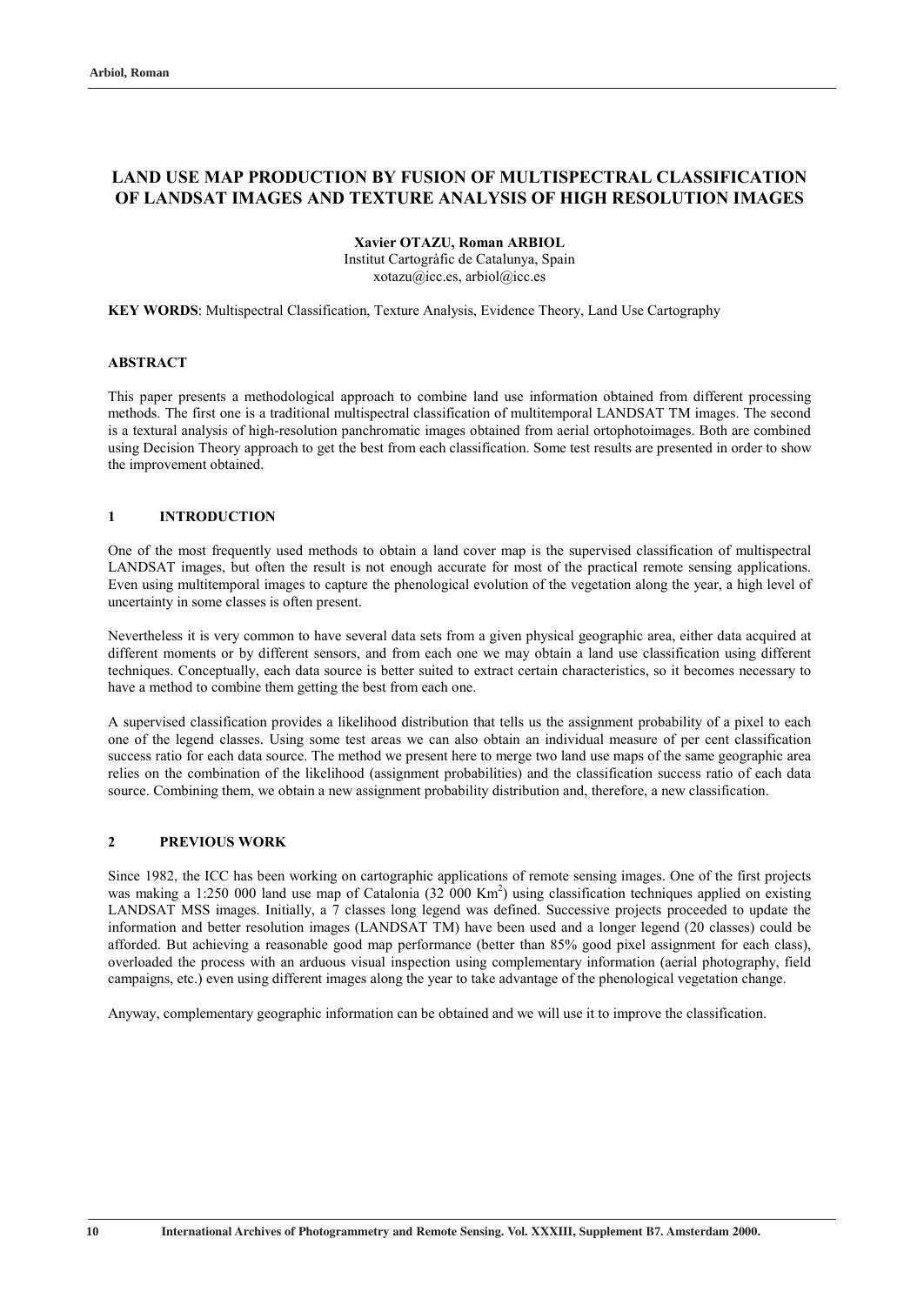### **3 DATA SETS USED IN THE PROJECT**

Two different data sources are used. The first one is a set of multispectral LANDSAT Thematic Mapper images taken at two different year seasons, from which a first classification is obtained. The second data source is a B/W orthophotomap 2.5 meters pixel resolution obtained from panchromatic aerial photography (Fig. 1).



**Figure 1**. *Ortophoto sample of the test area*

In order to take advantage of its higher spatial resolution compared to the LANDSAT images, a classification is performed on the derived bands obtained by texture analysis. The texture analysis is made using co-occurrence matrix obtained in a square window 12 pixels wide to obtain the same pixel resolution as the first data source.

In order to train the classification and also test the results obtained, some ground truth polygons are extracted from existing aerial photography by visual interpretation.

#### **4 METHOD**

#### **4.1 MULTISPECTRAL SUPERVISED CLASSIFICATION**

One of the methods to classify an image containing several information channels is multispectral supervised classification. This is a technique widely used in Remote Sensing, and has proved to be very robust and reliable during the many decades it has been used (Bryan, 1979) (Campbell, 1987) (Chuvieco, 1995).

The classification process provides an array of probabilities to assign each image pixel to each label in the legend. Then we can look for the highest probability in that array and build a new image with the class label assigned to each pixel in order to analyse the spatial distribution of the classification. Anyway, in the method we present, the core process will really manage the probabilities obtained during the classification of each data set combining them to obtain a good merge.

An estimation of the accuracy of our classification can be obtained through a statistical value usually called *kappa index*  κ. (Richards, 1993). This statistical value is obtained through the construction of the so called *confusion matrix*. The closer to 1 the more accurate is our classification. We have to note that if we perform a random classification using N classes, we can obtain percentual indexes of right classification for each class that will be 100/N %. For example, if we have only 2 classes, in a purely random classification we would obtain a 50 % of rightly classified pixels. But if we also calculate the  $\kappa$  index, we would obtain a null value. This value is telling us that our classification is completely inaccurate, and that the results it shows are completely unrelated to the real ground classification.

### **4.2 TEXTURAL ANALYSIS**

In a textural analysis (Conners, 1980) (Conners, 1984) (Haralick, 1979) we perform a statistical study of the radiometrical values present inside certain areas of our image. This allows us to study the spatial distribution of grey values and not pixels as isolated entities. To perform this study we build what is called a *co-occurrence matrix*, and from this we obtain some statistical variables that will help us to know the structure of this matrix.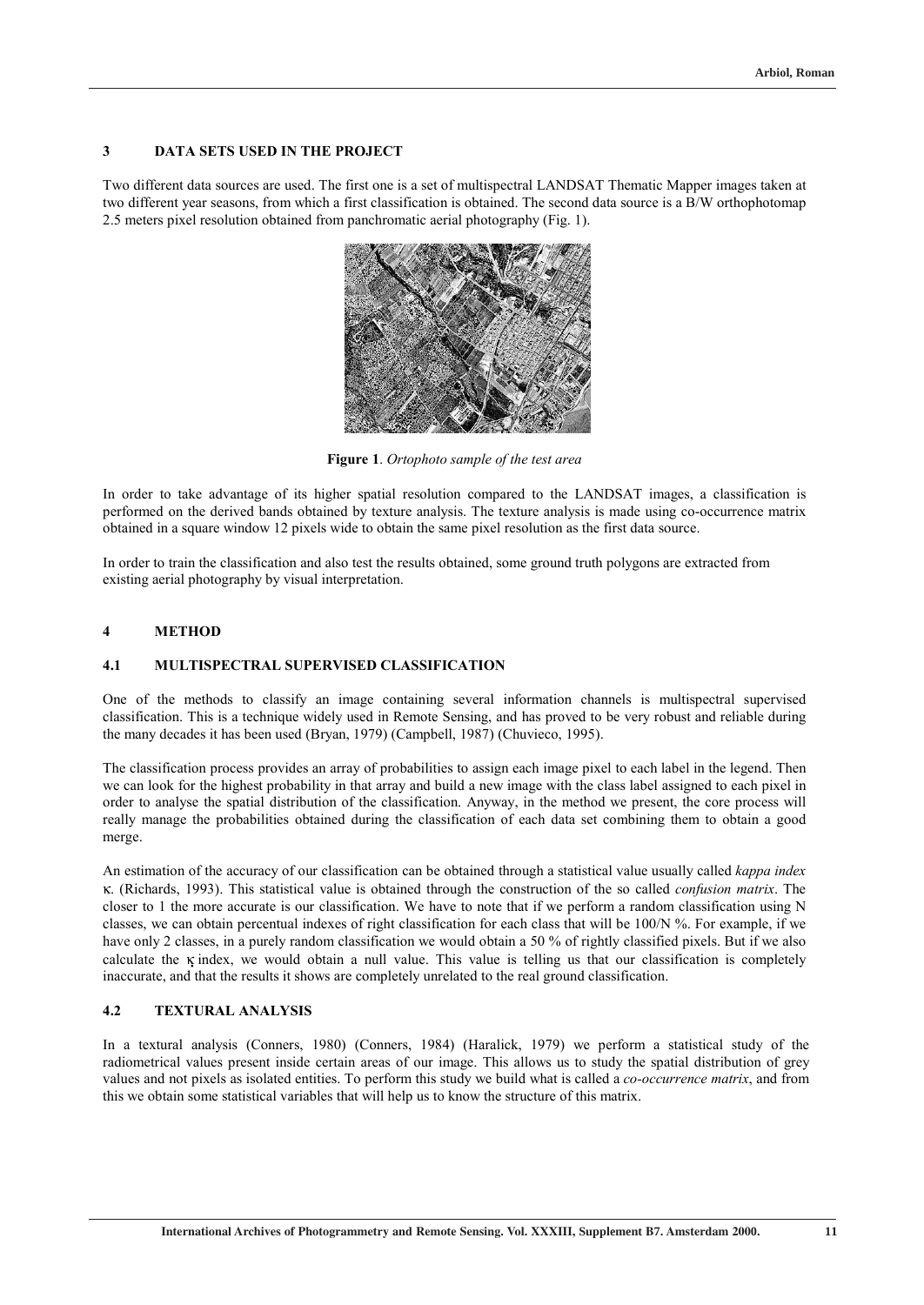A co-occurrence matrix  $S(\delta, T) = [s(i, j, \delta, T)]$  is a matrix where each element is the estimated probability to have the radiometric values **i** and **j** given the displacement vector  $\delta = (\Delta x, \Delta y)$  and window **T** (size and profile of region used to estimate these probabilities).

From this matrix we can calculate the following six new variables:

1. Inertia 
$$
I(\delta, T) = \int_{i=0}^{L-1} (i-j)^2 s(i, j, \delta, T)
$$
  
\n2. Cluster Shade  $A(\delta, T) = \int_{i=0}^{L-1} (i+j-\mu_i-\mu_j)^3 s(i, j, \delta, T)$   
\n3. Cluster Prominence  $B(\delta, T) = \int_{i=0}^{L-1} (i+j-\mu_i-\mu_j)^4 s(i, j, \delta, T)$   
\n4. Local Homogeneity  $L(\delta, T) = \int_{i=0}^{L-1} \frac{1}{j} (i+j-\mu_i-\mu_j)^4 s(i, j, \delta, T)$   
\n5. Energy  $E(\delta, T) = \int_{i=0}^{L-1} [s(i, j, \delta, T)]^2$   
\n6. Entropy  $H(\delta, T) = - \int_{i=0}^{L-1} [s(i, j, \delta, T)]^2$   
\n6. Entropy  $H(\delta, T) = - \int_{i=0}^{L-1} [s(i, j, \delta, T)]^2$   
\nwhere  $\mu_i = \int_{i=0}^{L-1} i s(i, j, \delta, T) \mu_j = \int_{i=0}^{L-1} j s(i, j, \delta, T)$   
\nand L is the number of radiometric values in the processed image

and **L** is the number of radiometric values in the processed image.

This way we obtain several new images that we can interpret as information channels and construct a new multispectral image grouping those statistical variables (Fig. 2).



**Figure 2:** *False colour image (cluster prominence, inertia and local homogeneity)*

# **4.3 EVIDENCE THEORY**

Mathematical Evidence Theory (Shafer, 1976) (Lee, 1987) (Moon, 1990) is a topic where the data sources are treated independently, and their contributions are combined to obtain a new common rule for the pixel labelling procedure.

The technique essence is related to the assignment to different labels of what is called *evidence mass*, combining the probability to assign a pixel to each class and the uncertainty in our assignment process. The total evidence mass available for assignment to the candidate label is 1.

To combine these two classifications we need an estimation of their uncertainty. We can achieve this from the κ index. We obtain the classification uncertainty  $\theta$  simply by: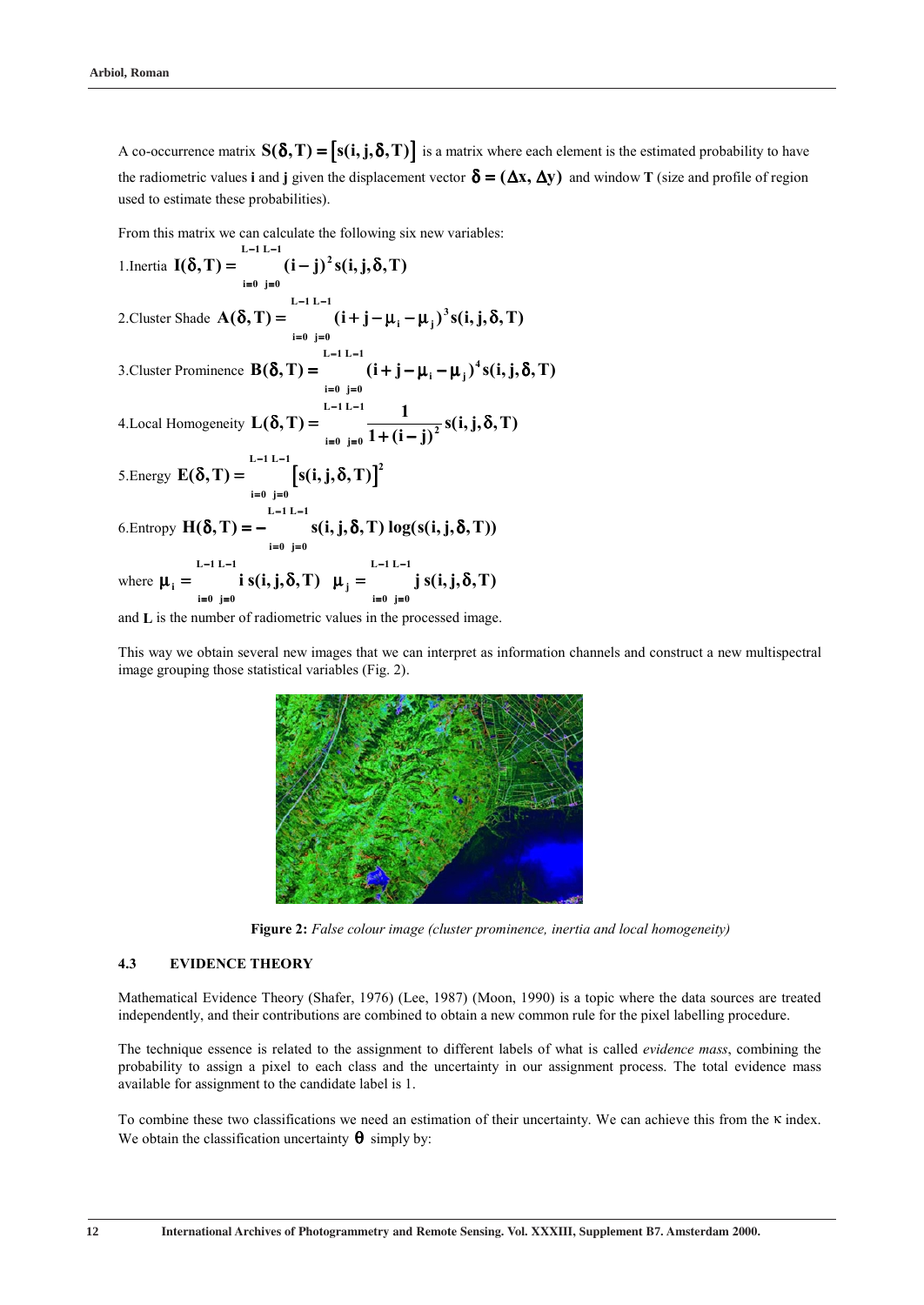# $\theta = 1 - \kappa$

The Evidence Theory allows us to join two mass distributions to combine evidences to assign a pixel to each class and obtain a label which is jointly preferred and for which the overall uncertainty should be reduced. This is done through the mechanism of the Dempster ortogonal sum (Richards, 1993).

### **5 RESULTS AND DISCUSSION**

#### STUDY SITE

An area in the South of Catalonia has been selected as a test site, covering part of the Ebro river delta. It is specially interesting because presents many textural variations and we believe that it should show a clean contribution of textural variables to the classification process.

The land cover classes defined are:

 Forest, including different species (pine, ilex, oak, etc.) Shrub, including abandoned crops Water, basically seawater Urban zones, dense and spread, no communication tracks included Bare soil, soils without vegetation (rocks, quarries, roads, highways, etc.) Irrigated crops (rice, lettuce, beans, etc.) Non-irrigated crops (grain, wheat, barley, etc.) Fruit trees (hazel wood, almond, olive, vineyard, etc.)

Using the LANDSAT and the texture derived images two preliminary classifications (figures 3 and 4) are obtained.



**Figure 3:** *LANDSAT multispectral classification* **Figure 4:** *Classification from textural analysis* 



In the LANDSAT classification we can observe that there is a good classification of water, bare soil, forest and irrigated land. There is some confusion among non-irrigated land and fruit trees. In the textural analysis there is a great confusion in the irrigated land zone, but a good agreement and discrimination between the non-irrigated land and the fruit trees. Some confusion among water and bare soils also exists.

The  $\kappa$  indexes for these two classifications are:

$$
\kappa \text{(LANDSAT)} = 0.71
$$
  

$$
\kappa \text{(Texture)} = 0.67
$$

Using the Evidence Theory to combine the classification probability distributions for each pixel from each data source, we obtain a final classification (Figure 5).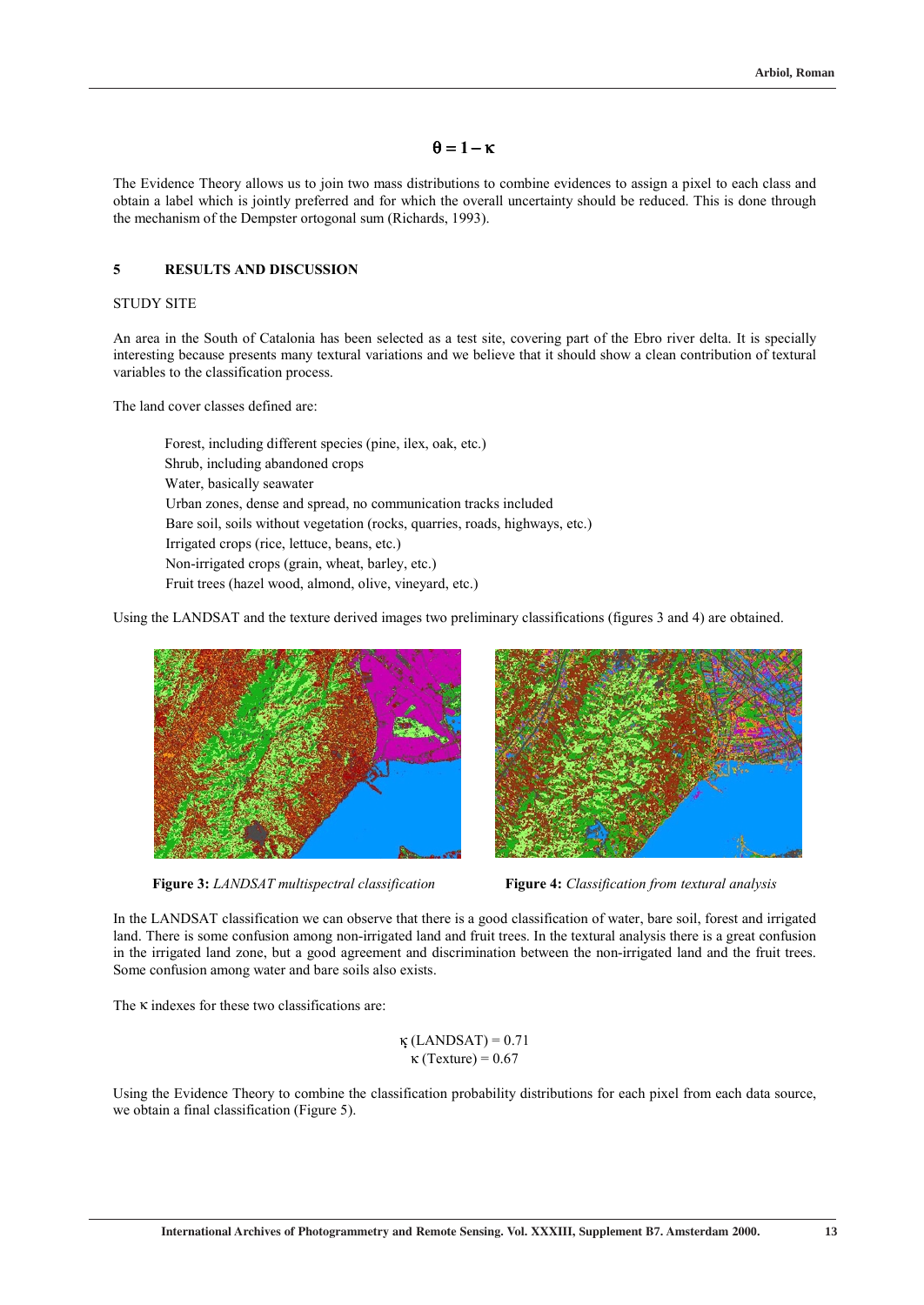

**Figure 5:** *Final classification obtained using the evidence theory* 

If we calculate the κ index for this final image we obtain  $κ$  (Evidence theory) = 0.83 which is clearly better than the preceding two values obtained from the independent classifications. We can resume these values in Table 1.

| I ANDSAT | TEXTURAL | <b>FVIDENCE</b> |  |
|----------|----------|-----------------|--|
|          | , 67     | ר פו            |  |

**Table 1:** *Global accuracy* <sup>κ</sup> *index for each classification method.* 

The  $\kappa$  index is calculated from the final confusion matrix (Table 2).

|                  | Bare Soil | Shrub | Forest | Urban | Water | Irrigated | Non irrig. | Tree crops |
|------------------|-----------|-------|--------|-------|-------|-----------|------------|------------|
| <b>Bare Soil</b> | 2720      | 14    | 27     | 175   |       | 11        | 32         | 54         |
| Shrub            | 12        | 2454  | 359    | 27    |       |           | 34         | 94         |
| Forest           | 198       | 373   | 2817   | 108   |       |           | 82         | 68         |
| Urban            | 16        |       |        | 961   |       |           | 70         |            |
| Water            | 36        |       |        | 108   | 30211 |           | 17         |            |
| Irrigated        | 95        |       |        | 4     |       | 2494      |            |            |
| Non irrig.       | 49        |       |        | 17    |       |           | 1569       | 33         |
| Free crops       | 297       | 419   | 151    | 750   |       |           | 626        | 4712       |

Table 2. *The final confusion matrix obtained, comparing ground truth test data and the final classification* 

The main objective has been to reduce the relative confusion between the arboreal fruit crop, non-irrigated land and shrub cover of the LANDSAT image. These are problematic land covers that always present a great challenge to the usual LANDSAT thematic land cover classification methods. The use of texture was aimed to solve this problem. Also the urban cover classification was improved respect to previous classifications.

### **6 CONCLUSIONS**

The combination of familiar multispectral LANDSAT classification methods and the texture analysis using the evidence theory and the Dempster orthogonal sum, allows us to isolate the best characteristics from each classification method and data source to finally obtain an improved classification.

Further research will explore new data sets in order to improve the classification. The most promising is Digital Elevation Model derived information (terrain orientation, altitude, slope) and climatic (temperature, rain) information but an adapted tool analysis will be necessary to include them in the final decision merge.